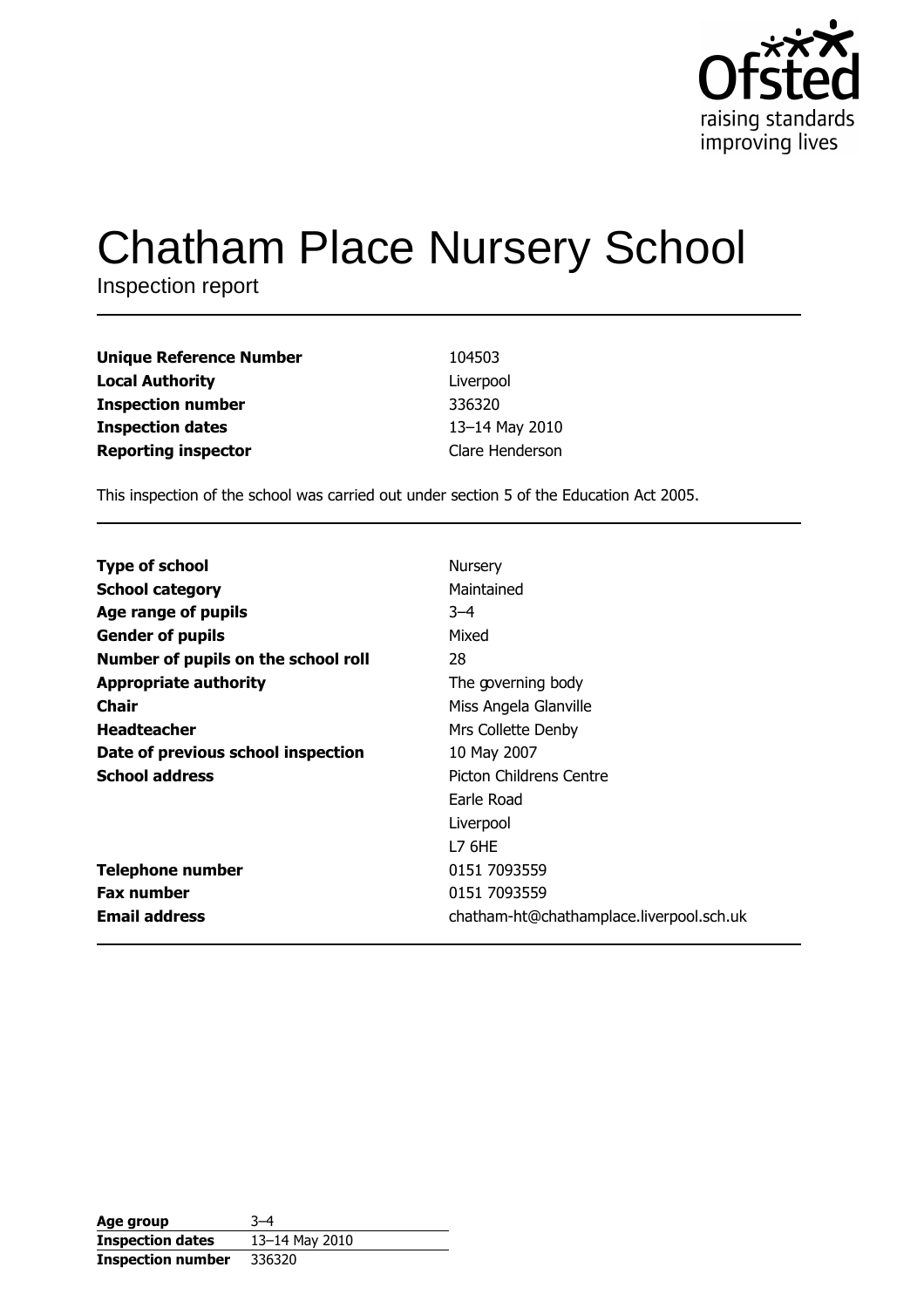The Office for Standards in Education, Children's Services and Skills (Ofsted) regulates and inspects to achieve excellence in the care of children and young people, and in education and skills for learners of all ages. It regulates and inspects childcare and children's social care, and inspects the Children and Family Court Advisory Support Service (Cafcass), schools, colleges, initial teacher training, work-based learning and skills training, adult and community learning, and education and training in prisons and other secure establishments. It rates council children's services, and inspects services for looked after children, safequarding and child protection.

Further copies of this report are obtainable from the school. Under the Education Act 2005, the school must provide a copy of this report free of charge to certain categories of people. A charge not exceeding the full cost of reproduction may be made for any other copies supplied.

If you would like a copy of this document in a different format, such as large print or Braille, please telephone 08456 404045, or email enquiries@ofsted.gov.uk.

You may copy all or parts of this document for non-commercial educational purposes, as long as you give details of the source and date of publication and do not alter the documentation in any way.

Royal Exchange Buildings St Ann's Square Manchester M2 7LA T: 08456 404045 Textphone: 0161 618 8524 E: enquiries@ofsted.gov.uk W: www.ofsted.gov.uk © Crown copyright 2010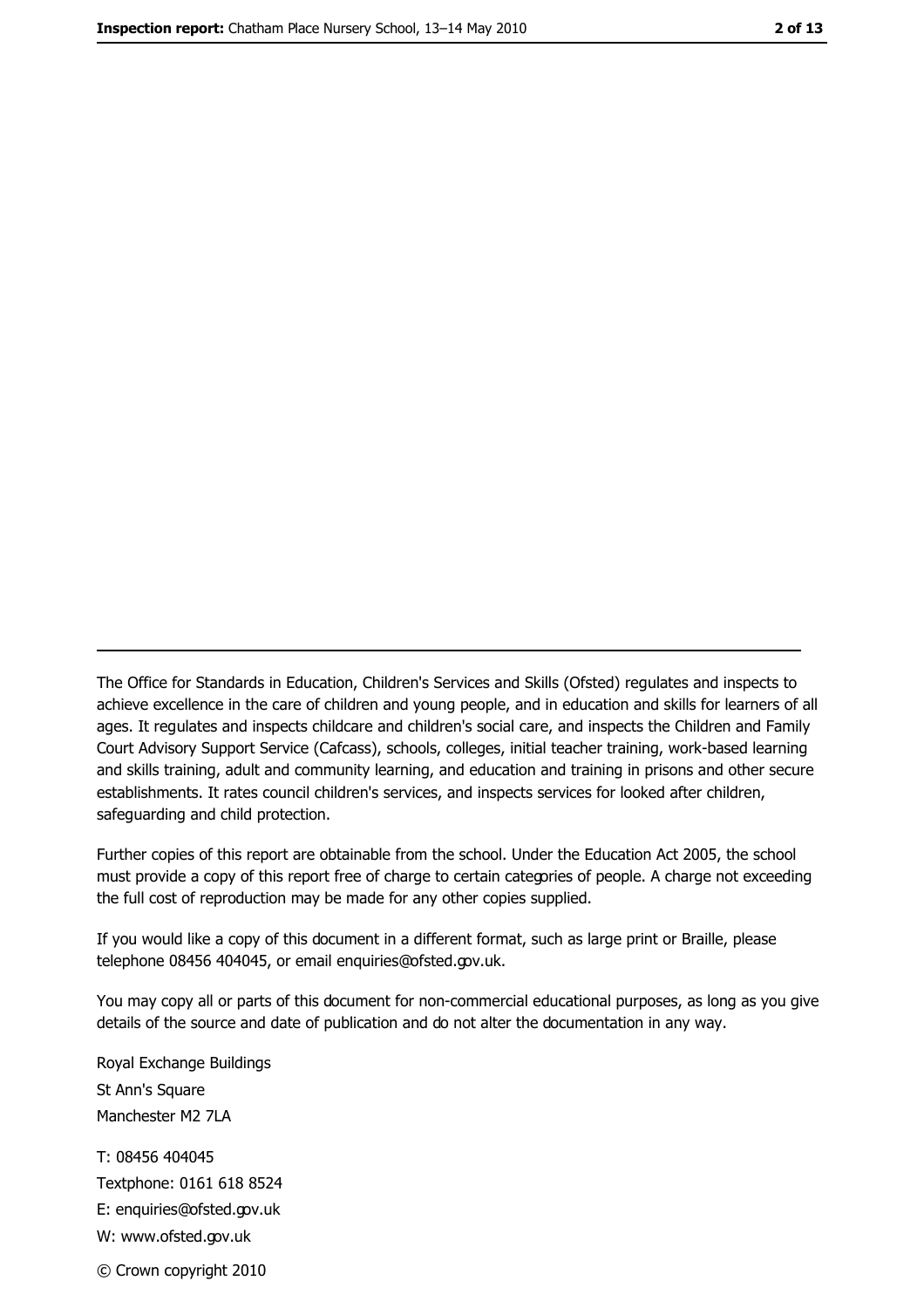# **Introduction**

This inspection was carried out by one additional inspector. The inspector observed eight adults teaching and all the children learning over the two days. The school's work was observed and policies, procedures and other documentation, including those relating to safeguarding, children's progress, checks on the quality of provision and improvement planning were inspected. Discussions were held with staff, parents and carers and the Chair of the Governing Body. The views of parents and carers, through 15 returned inspection questionnaires and the opinions of staff, were analysed.

The inspection reviewed many aspects of the school's work. It looked in detail at the following:

- whether outcomes for children, and particularly the more able, are good in all areas  $\blacksquare$ of learning
- the quality of outdoor provision in extending children's physical, social and  $\blacksquare$ emotional development
- whether the organisation of the day allows children enough time to consolidate  $\blacksquare$ their learning
- the quality of leadership and management in ensuring issues raised at the last  $\blacksquare$ inspection have been met.

# **Information about the school**

This is a smaller than average size nursery school. It was federated with the local Catholic school of St Hugh's in 2007. The majority of children are from minority ethnic backgrounds. A few are at an early stage of learning English. A small proportion has special educational needs relating to maturity of communication, speech and language. The school is situated within a children's centre and, through partnership with them, provides parents and carers with a choice of childcare both part-time and/or full-time. The Children's Centre and primary school were not part of this inspection. The nursery has gained the Healthy Schools, Eco bronze and International Schools Foundation awards.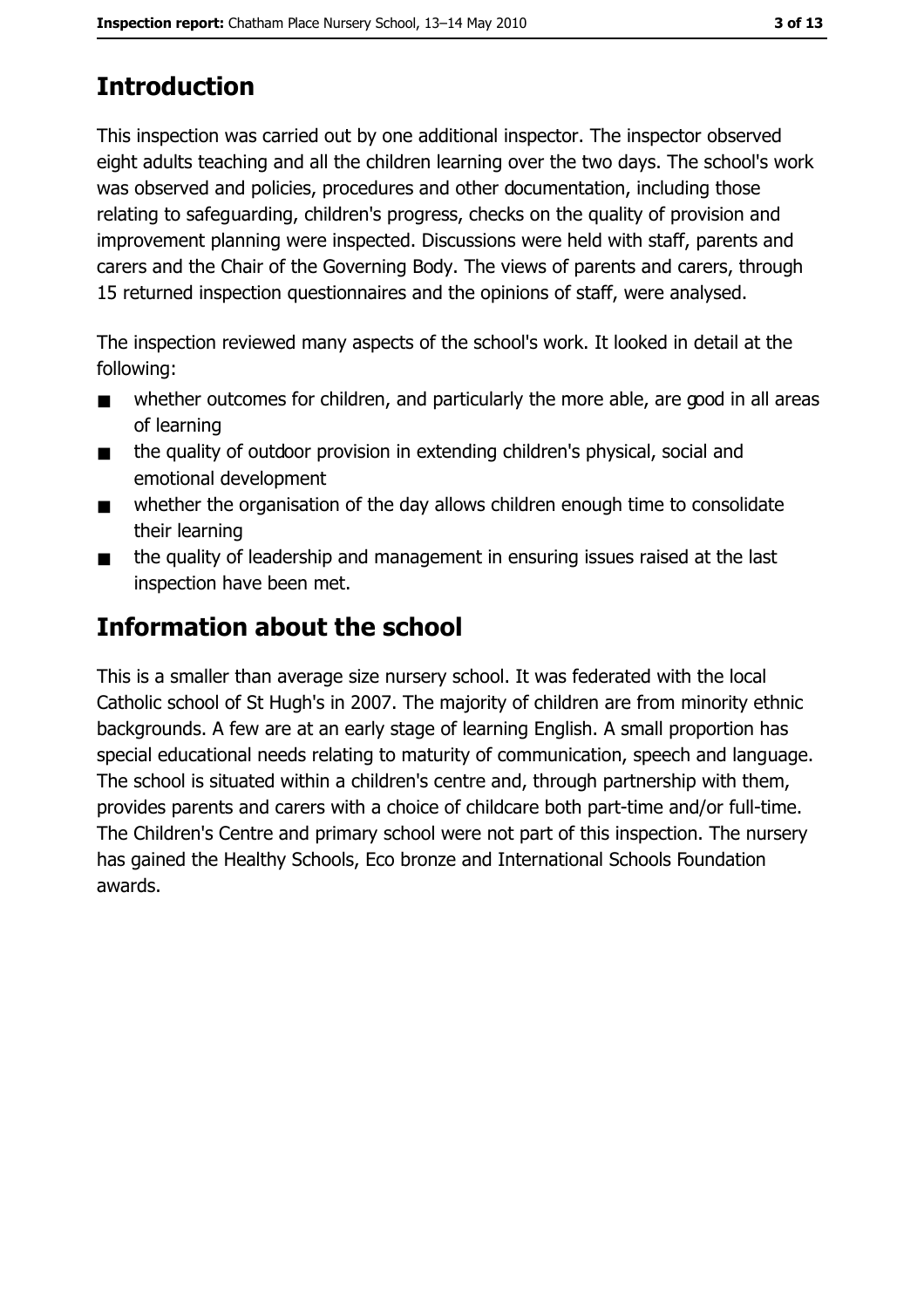Inspection grades: 1 is outstanding, 2 is good, 3 is satisfactory, and 4 is inadequate Please turn to the glossary for a description of the grades and inspection terms

# **Inspection judgements**

## Overall effectiveness: how good is the school?

#### The school's capacity for sustained improvement

## **Main findings**

The nursery provides a good education for its children. This is because adults and leaders create exciting learning opportunities, both within the nursery and through a wide range of visits and visitors, which enable each child to thrive in an atmosphere of nurture and fun. Children love the nursery and most are busily engaged in learning from the moment they arrive until they reluctantly have to leave at the end of their session. The nursery gives children and their families' exceptionally good care, guidance and support. Children flourish in this secure and safe environment.

Children make good progress in their learning and aspects of their personal development are outstanding. They have an excellent understanding of healthy lifestyles and of how to stay safe. The individual cultures and religions of the children are celebrated well and children's spiritual, social, moral and cultural development and their involvement in school life and in the wider community are outstanding. Pre-school induction visits prepare the children well for starting school and relationships with parents and carers are good. However, not a great deal of information is provided for parents to learn new ways to help their children's learning while at home.

Teaching is good overall. More formal sessions, where practitioners lead the learning, are well-managed and well-structured. Children have many opportunities to sustain their interests and most remain engrossed in a good range of activities which are available both within the nursery and in the continually improving outdoor area.

Senior leaders and governors have provided sensitive and wise management during the recent federation with the primary school. A strong and experienced team of practitioners within the nursery has ensured the continued success of the school during this period of change. Practitioners constantly review the progress of the individual children in their care. However, the management of these procedures by senior leaders to check if there are ways they can give children more opportunities to learn is at an early stage of development. Community cohesion and partnerships with outside agencies and, in particular, with the children's centre are outstanding. Self evaluation is accurate and effective. The school runs very smoothly and the track record in maintaining its good status since its last inspection demonstrates that it has a good capacity to improve further.

## What does the school need to do to improve further?

- Further develop home/school links with parents to help them learn how they can  $\blacksquare$ support their children's learning at home.
- Ensure senior leaders check on how well children are doing to see if there are ways

 $\overline{2}$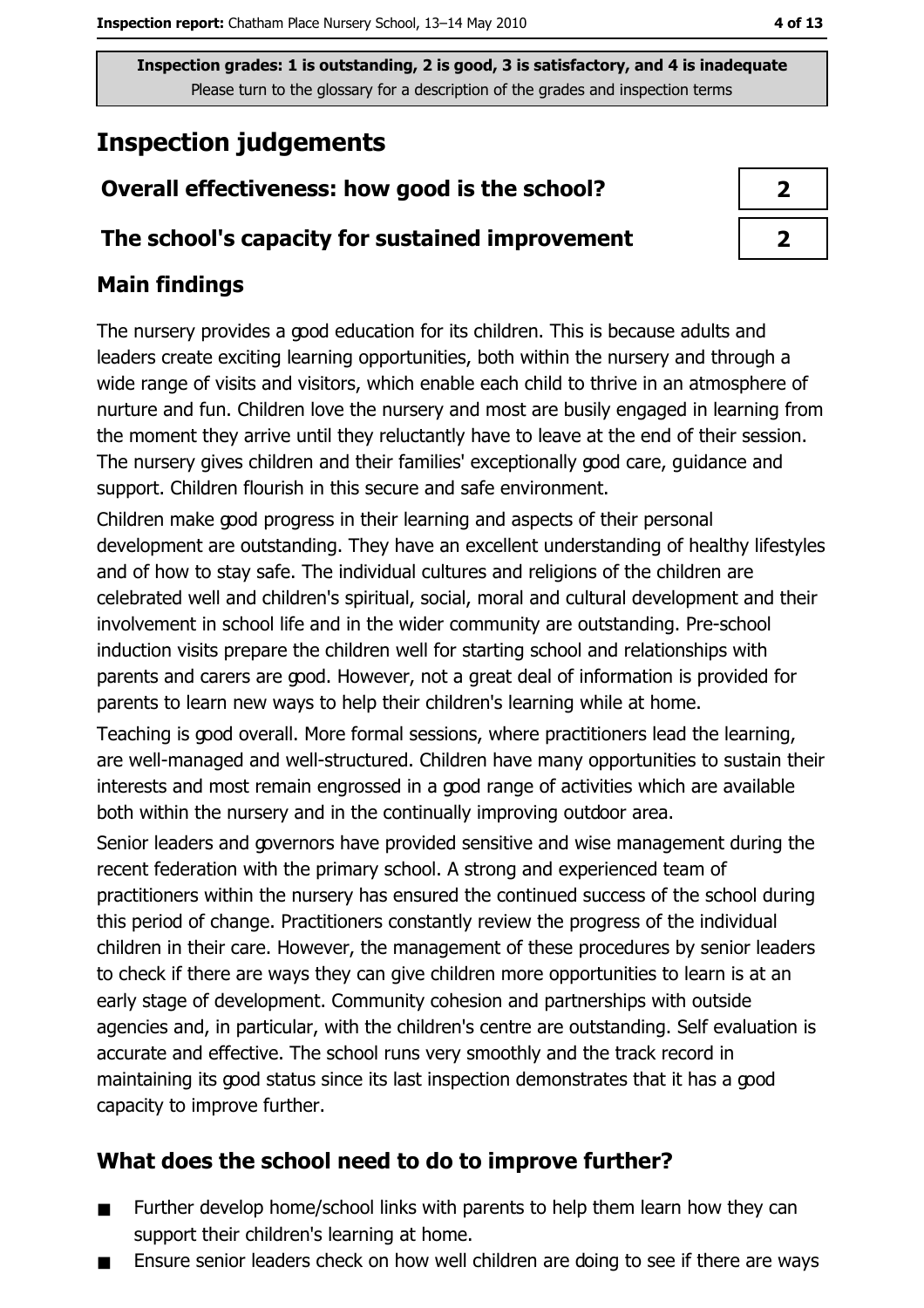Inspection grades: 1 is outstanding, 2 is good, 3 is satisfactory, and 4 is inadequate Please turn to the glossary for a description of the grades and inspection terms

adults can provide them with more opportunities to learn.

#### **Outcomes for individuals and groups of children**

Achievement is good. Most children begin school with skills and knowledge which are generally below age-related expectations. This is especially so in relation to their speaking and listening skills as well as, for a few, aspects of their social and emotional development. They make good strides in their learning and develop skills which are broadly in line with their ages in all areas of learning. Children develop good knowledge of the world around them and weekly musical and physical education sessions in the primary school enable them to become skilled, confident and independent learners. In lessons, children readily participate in discussions. They are curious and enthusiastic and they concentrate well when working on activities or listening to a story. Children with special educational needs and/or disabilities are well supported and achieve well as a result. Those who speak a different language at home develop their English rapidly because the practical nature of the activities means they can join in equally with others. Children are curious about those who speak a different language and enjoy using words from other languages. This was evident as they enthusiastically sang their welcome song in a number of languages. Children make an excellent contribution to the smooth running of the school through their good behaviour and consideration for others. Older children take their responsibilities very seriously as they are buddies for those new to the nursery. They also contribute to the wider community by helping to raise funds for good causes. Regular attendance supports children's learning well. Shopping trips to Liverpool's China Town to buy items for cookery sessions, or joining with the primary school to celebrate 'aspirations week', prepares them well for the next stage in their learning.

| <b>Outcomes for children in the Early Years Foundation Stage</b>                                              |  |
|---------------------------------------------------------------------------------------------------------------|--|
| Children's achievement and the extent to which they enjoy their learning                                      |  |
| Taking into account:<br>Children's attainment <sup>1</sup>                                                    |  |
| The quality of children's learning and their progress                                                         |  |
| The quality of learning for children with special educational needs and/or<br>disabilities and their progress |  |
| The extent to which children feel safe                                                                        |  |

 $\overline{2}$ 

The grades for attainment and attendance are: 1 is high; 2 is above average; 3 is broadly average; and 4 is low.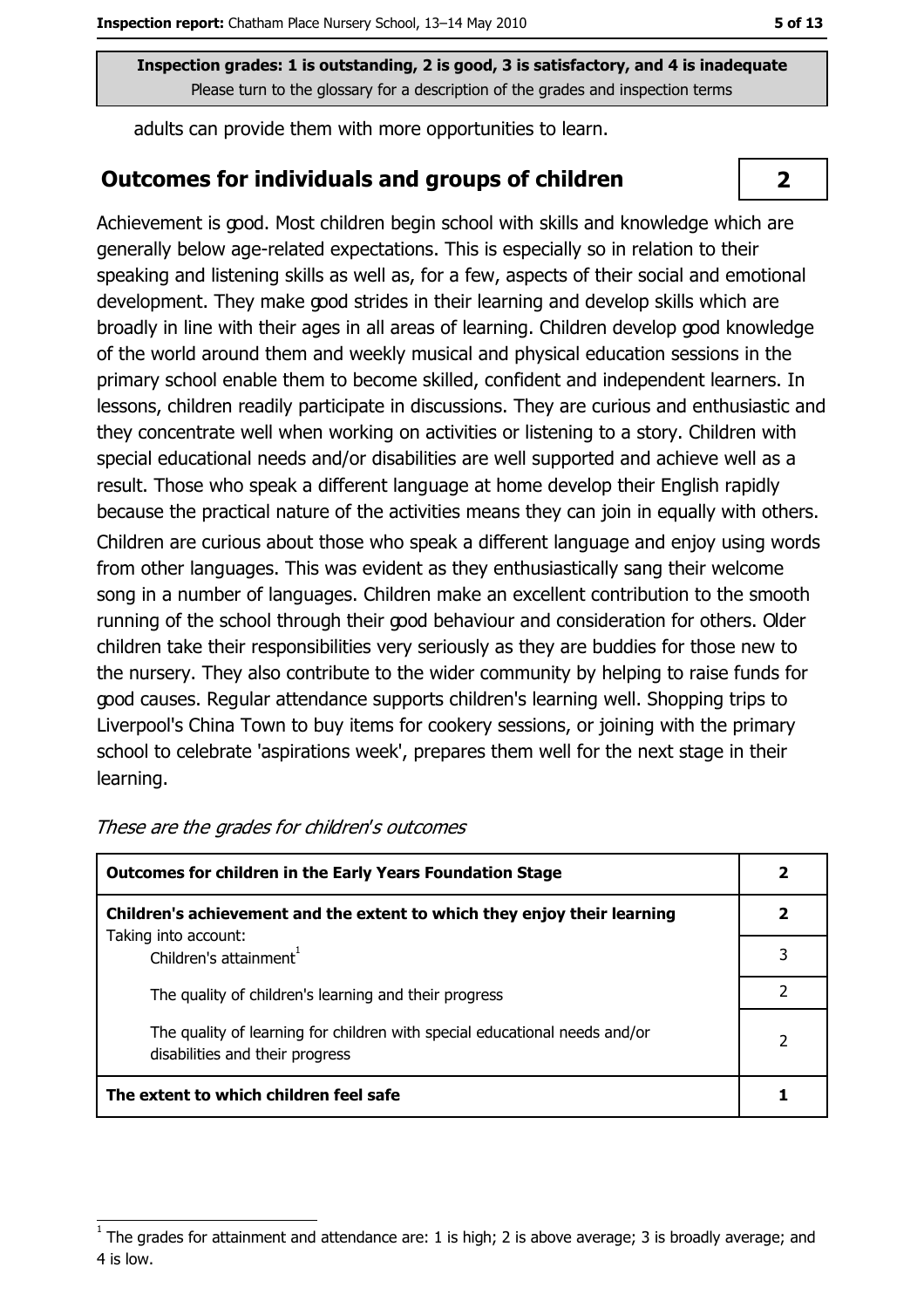| Inspection grades: 1 is outstanding, 2 is good, 3 is satisfactory, and 4 is inadequate |
|----------------------------------------------------------------------------------------|
| Please turn to the glossary for a description of the grades and inspection terms       |

| <b>Children's behaviour</b>                                                                             | 2 |
|---------------------------------------------------------------------------------------------------------|---|
| The extent to which children adopt healthy lifestyles                                                   |   |
| The extent to which children contribute to the school and wider community                               |   |
| The extent to which children develop skills that will contribute to their future<br>economic well-being | 2 |
| Taking into account:<br>Children's attendance <sup>1</sup>                                              | 2 |
| The extent of children's spiritual, moral, social and cultural development                              |   |

#### How effective is the provision?

Adults plan work so that it matches the needs of individual children well. Where teaching is at its best, adults prompt and encourage the more able to explore and solve problems by asking more probing questions. Adult led sessions are brisk and of well-judged length. Children are carefully monitored to make sure that they have access to a wide range of learning experiences both indoors and out. The continually improving outdoor area is used well to promote learning and children enjoy being outdoors. Staff maintain careful observation notes of each individual child and use this information well to plan the next steps in their learning. They are developing effective ways of including children more actively in planning and reviewing their own learning each day. Overall, the nursery provides a vibrant and interesting curriculum. The resources are used well to stimulate children's creativity. Staff make good use of computers to enhance learning. Children from an early age become excellent ambassadors for healthy lifestyles because they have opportunities to grow and cook their own fruit and vegetables. Appealing role-play activities engage children well and adults readily model role playing to encourage and show children what to do. The 'every child a talker' programme is used well to improve children's speaking and listening skills and particularly for those at an early stage of speaking English. Visitors to the school and regular trips to museums and parks in the very popular school mini-bus enrich the curriculum well.

Staff provide exceptionally good care and support for individual children. For instance, children who become upset or have minor squabbles are skilfully managed so that in no time at all they are again engaged in fruitful activities. Links with other agencies are very strong and used to support individual children and their families exceptionally well. Tracking the progress of bilingual children is extremely effective and ensures that the educational and personal needs of these children are met. Much time and effort goes into encouraging good attendance even though at this age it is not statutory.

These are the grades for the quality of provision

The quality of provision in the Early Years Foundation Stage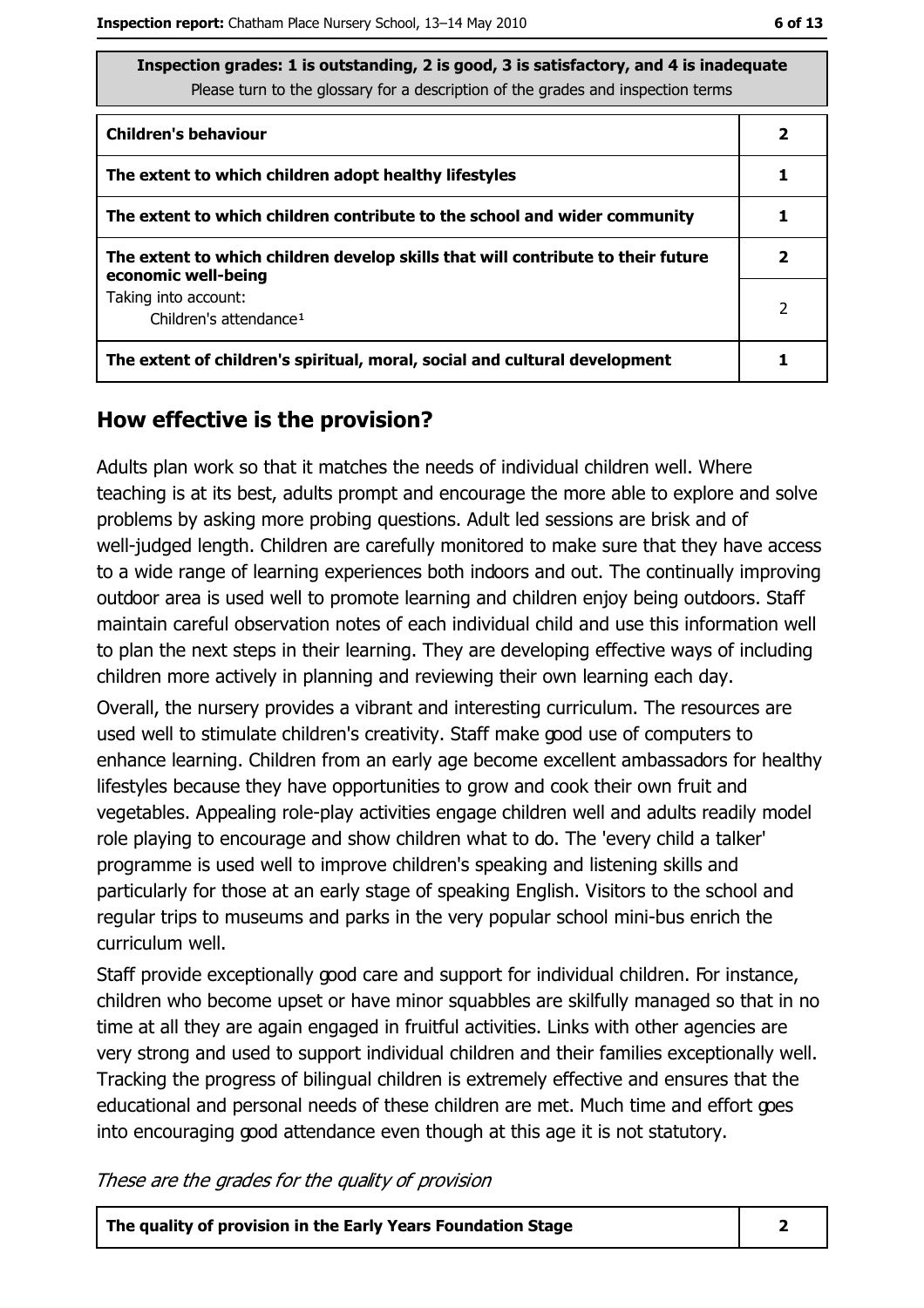| Thispection grades: 1 is outstanding, 2 is good, 3 is satisfactory, and 4 is inadequate<br>Please turn to the glossary for a description of the grades and inspection terms |  |  |  |  |
|-----------------------------------------------------------------------------------------------------------------------------------------------------------------------------|--|--|--|--|
| The quality of teaching<br>Taking into account:                                                                                                                             |  |  |  |  |
| The use of assessment to support learning                                                                                                                                   |  |  |  |  |
| The extent to which the curriculum meets children's needs, including, where<br>relevant, through partnerships                                                               |  |  |  |  |
| The effectiveness of care, guidance and support                                                                                                                             |  |  |  |  |

#### How effective are leadership and management?

During the recent federation of the nursery and the school, staff say they have felt 'well supported and informed'. Teamwork is strong and there is a shared drive to continually improve provision and opportunities for children to succeed. This ensures that checks of how well children are learning, by leaders, are undertaken in a spirit of cooperation. Information from observations of teaching and learning is used well to develop staff skills. However, new systems for tracking the progress of the children are not used fully to check what other opportunities adults can give children to learn and so extend children's learning further. The school successfully engages with parents and carers through daily contact, regular newsletters and a range of curriculum events such as the black history project. However, parents and carers do not have extensive information as to how they can help their children's learning at home.

School systems ensure that equality of opportunity is good. This is why all groups are making similar progress over time and every child has the same opportunities to join in with activities and make a strong contribution to the school community. Governors and administrators are extremely vigilant in ensuring safeguarding procedures are met and arrangements are regularly reviewed. Community cohesion is at the heart of the school's work. It is strong at school level and the school reaches out very well to its local community, especially through links with the extended services. Partnerships in the United Kingdom and globally are equally impressive and initiatives such as 'Communicating Green Dreams' have children partnering with children in schools in Liverpool and Africa. Such initiatives encourage the children to live harmoniously as they learn to welcome and celebrate each other's differences.

| The effectiveness of leadership and management in the Early Years Foundation<br><b>Stage</b>                                                                        | 2 |
|---------------------------------------------------------------------------------------------------------------------------------------------------------------------|---|
| The effectiveness of leadership and management in embedding ambition and<br>driving improvement                                                                     |   |
| Taking into account:<br>The leadership and management of teaching and learning                                                                                      |   |
| The effectiveness of the governing body in challenging and supporting the<br>school so that weaknesses are tackled decisively and statutory responsibilities<br>met |   |
| The effectiveness of the school's engagement with parents and carers                                                                                                |   |

These are the grades for leadership and management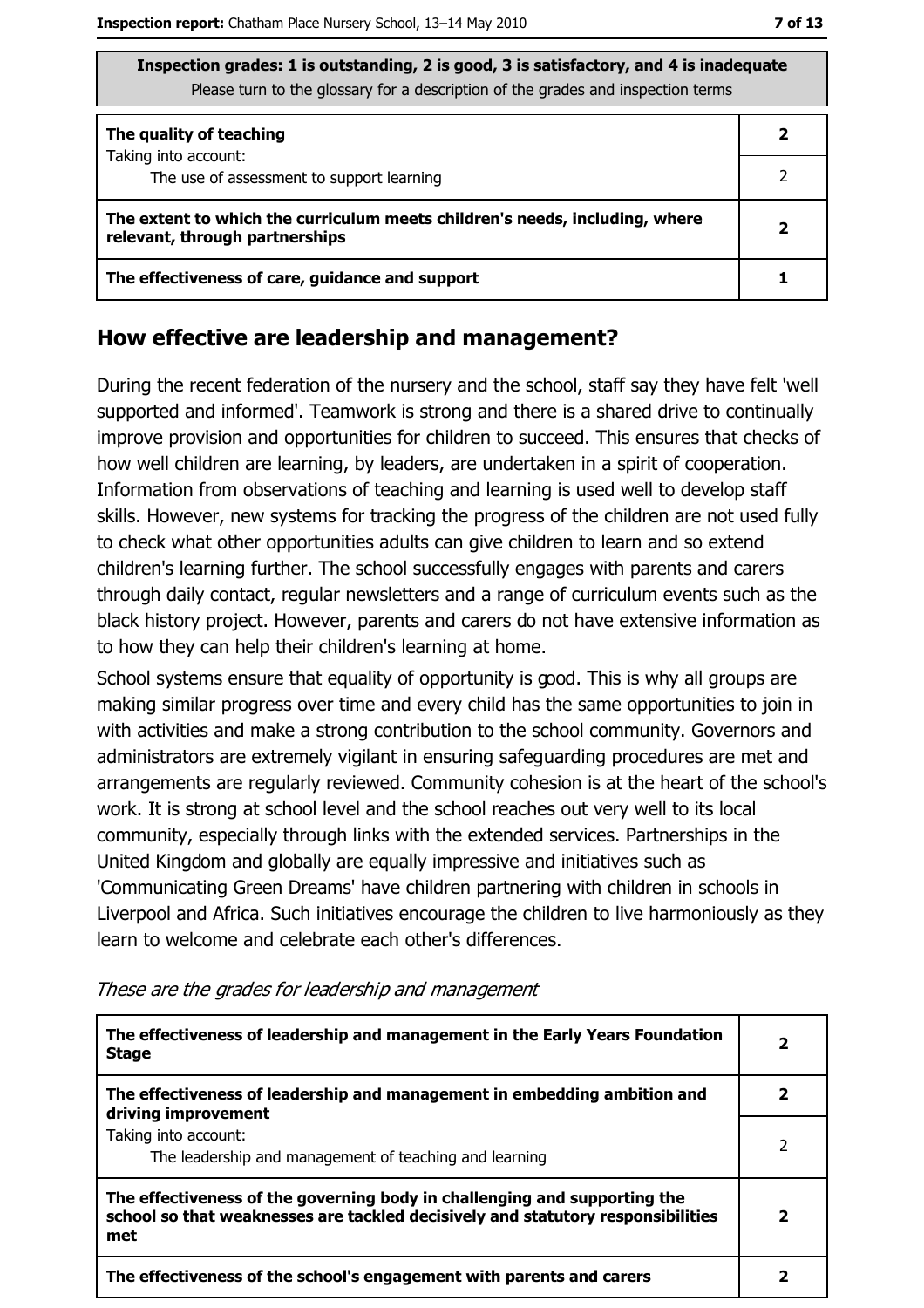| Inspection grades: 1 is outstanding, 2 is good, 3 is satisfactory, and 4 is inadequate<br>Please turn to the glossary for a description of the grades and inspection terms |   |  |
|----------------------------------------------------------------------------------------------------------------------------------------------------------------------------|---|--|
| The effectiveness of partnerships in promoting learning and well-being                                                                                                     |   |  |
| The effectiveness with which the school promotes equality of opportunity and<br>tackles discrimination                                                                     | 2 |  |
| The effectiveness of safeguarding procedures                                                                                                                               | 2 |  |
| The effectiveness with which the school promotes community cohesion                                                                                                        |   |  |
| The effectiveness with which the school deploys resources to achieve value for<br>money                                                                                    | 2 |  |

### **Views of parents and carers**

Almost all parents and carers who responded to the questionnaire say they are happy with their children's experience at the school and there is 100% agreement on many aspects of their children's education. Their views are reflected in the following comment, 'my child is an intelligent, kind and caring individual and this is because of all the hard work from staff'. Inspection findings agree with parents' positive views.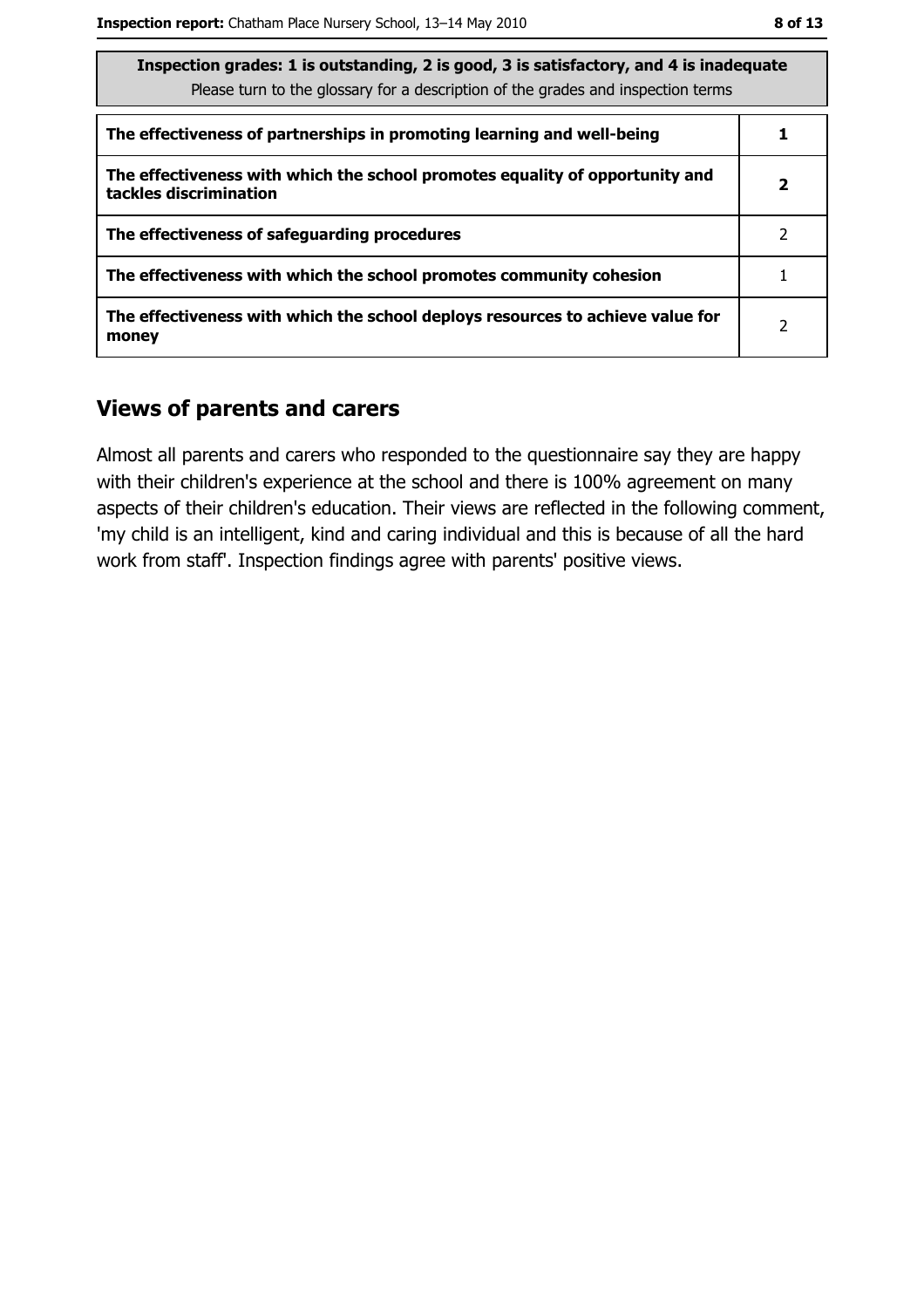#### Responses from parents and carers to Ofsted's questionnaire

Ofsted invited all the registered parents and carers of pupils registered at Chatham Place Nursery School to complete a questionnaire about their views of the school.

In the questionnaire, parents and carers were asked to record how strongly they agreed with 13 statements about the school.

The inspector received 15 completed questionnaires by the end of the on-site inspection. In total, there are 28 pupils registered at the school.

| <b>Statements</b>                                                                                                                                                                                                                                       | <b>Strongly</b><br><b>Agree</b> |               | <b>Agree</b>   |                |              |               | <b>Disagree</b> |               | <b>Strongly</b><br>disagree |  |
|---------------------------------------------------------------------------------------------------------------------------------------------------------------------------------------------------------------------------------------------------------|---------------------------------|---------------|----------------|----------------|--------------|---------------|-----------------|---------------|-----------------------------|--|
|                                                                                                                                                                                                                                                         | <b>Total</b>                    | $\frac{1}{2}$ | <b>Total</b>   | $\frac{1}{2}$  | <b>Total</b> | $\frac{0}{0}$ | <b>Total</b>    | $\frac{1}{2}$ |                             |  |
| My child enjoys school                                                                                                                                                                                                                                  | 14                              | 93            | $\mathbf{1}$   | $\overline{7}$ | 0            | 0             | 0               | 0             |                             |  |
| The school keeps my child<br>safe                                                                                                                                                                                                                       | 11                              | 73            | 4              | 27             | $\mathbf 0$  | 0             | 0               | 0             |                             |  |
| The school informs me<br>about my child's progress                                                                                                                                                                                                      | 11                              | 73            | 4              | 27             | $\mathbf 0$  | 0             | $\mathbf{0}$    | 0             |                             |  |
| My child is making enough<br>progress at this school                                                                                                                                                                                                    | 10                              | 67            | 4              | 27             | $\mathbf{1}$ | 7             | 0               | 0             |                             |  |
| The teaching is good at this<br>school                                                                                                                                                                                                                  | 13                              | 87            | $\mathbf{1}$   | $\overline{7}$ | $\mathbf 0$  | 0             | 0               | 0             |                             |  |
| The school helps me to<br>support my child's learning                                                                                                                                                                                                   | 10                              | 67            | 5              | 33             | $\mathbf 0$  | 0             | 0               | 0             |                             |  |
| The school helps my child to<br>have a healthy lifestyle                                                                                                                                                                                                | 12                              | 80            | 3              | 20             | $\mathbf 0$  | 0             | 0               | 0             |                             |  |
| The school makes sure that<br>my child is well prepared for<br>the future (for example<br>changing year group,<br>changing school, and for<br>children who are finishing<br>school, entering further or<br>higher education, or<br>entering employment) | 9                               | 60            | 6              | 40             | $\mathbf 0$  | 0             | $\mathbf 0$     | 0             |                             |  |
| The school meets my child's<br>particular needs                                                                                                                                                                                                         | 11                              | 73            | 4              | 27             | $\mathbf 0$  | 0             | 0               | 0             |                             |  |
| The school deals effectively<br>with unacceptable behaviour                                                                                                                                                                                             | 9                               | 60            | 6              | 40             | $\mathbf 0$  | 0             | 0               | 0             |                             |  |
| The school takes account of<br>my suggestions and<br>concerns                                                                                                                                                                                           | 9                               | 60            | 6              | 40             | $\mathbf 0$  | 0             | 0               | 0             |                             |  |
| The school is led and<br>managed effectively                                                                                                                                                                                                            | 10                              | 67            | 5              | 33             | $\mathbf 0$  | 0             | 0               | $\mathbf 0$   |                             |  |
| Overall, I am happy with my<br>child's experience at this<br>school                                                                                                                                                                                     | 11                              | 73            | $\overline{4}$ | 27             | $\mathbf 0$  | 0             | $\mathbf 0$     | 0             |                             |  |

The table above summarises the responses that parents and carers made to each statement. The percentages indicate the proportion of parents and carers giving that response out of the total number of completed questionnaires. Where one or more parents and carers chose not to answer a particular question, the percentages will not add up to 100%.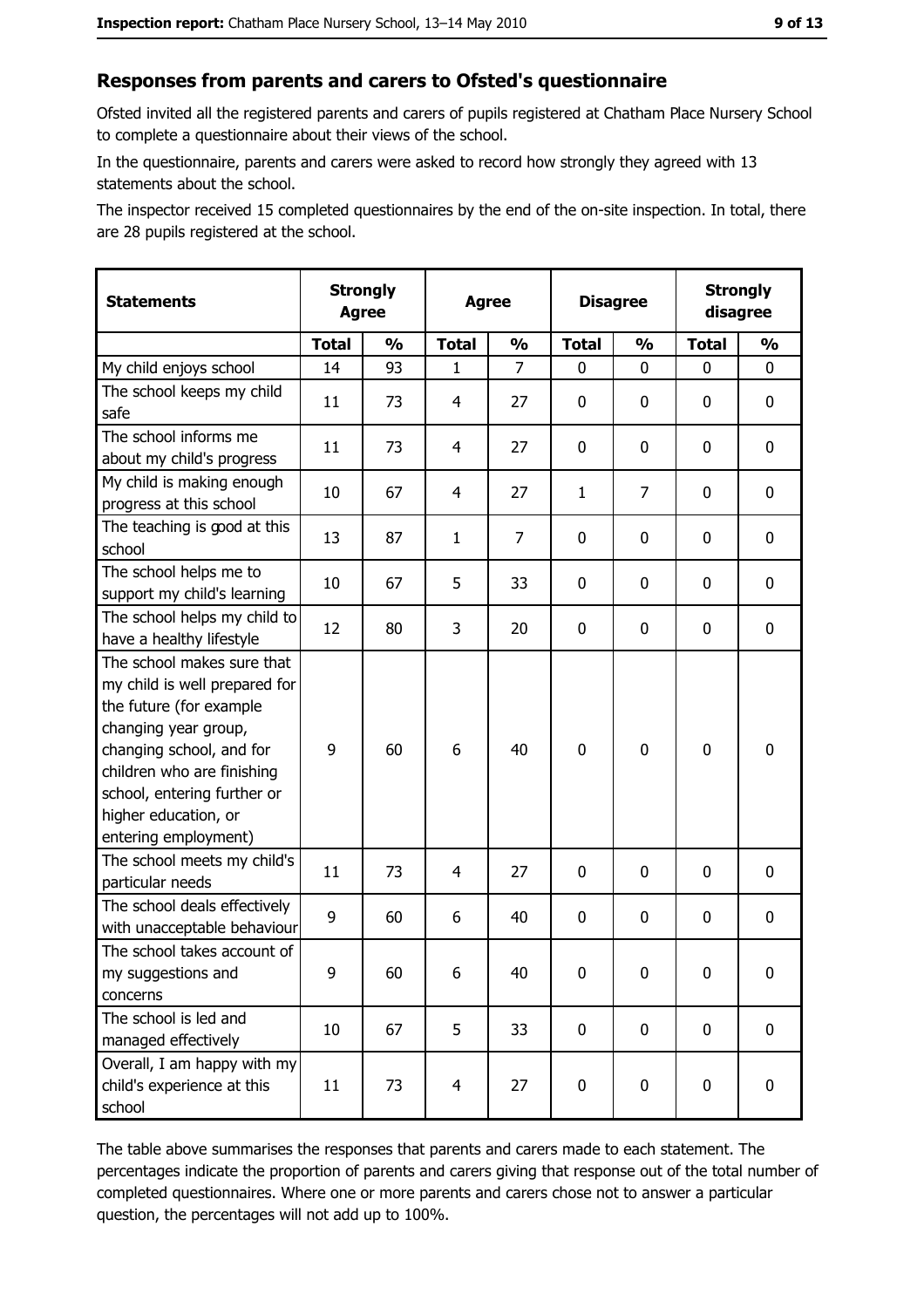## Glossary

| Grade   | <b>Judgement</b> | <b>Description</b>                                                                                                                                                                                                                |
|---------|------------------|-----------------------------------------------------------------------------------------------------------------------------------------------------------------------------------------------------------------------------------|
| Grade 1 | Outstanding      | These features are highly effective. An oustanding<br>school provides exceptionally well for its children's<br>needs.                                                                                                             |
| Grade 2 | Good             | These are very positive features of a school. A school<br>that is good is serving its children well.                                                                                                                              |
| Grade 3 | Satisfactory     | These features are of reasonable quality. A satisfactory<br>school is providing adequately for its children.                                                                                                                      |
| Grade 4 | Inadequate       | These features are not of an acceptable standard. An<br>inadequate school needs to make significant<br>improvement in order to meet the needs of its children.<br>Ofsted inspectors will make further visits until it<br>improves |

## What inspection judgements mean

#### **Overall effectiveness of schools**

|                       | Overall effectiveness judgement (percentage of<br>schools) |      |                     |                   |
|-----------------------|------------------------------------------------------------|------|---------------------|-------------------|
| <b>Type of school</b> | <b>Outstanding</b>                                         | Good | <b>Satisfactory</b> | <b>Inadequate</b> |
| Nursery schools       | 51                                                         | 45   | 0                   | 4                 |
| Primary schools       | 6                                                          | 41   | 42                  | 10                |
| Secondary schools     | 8                                                          | 34   | 44                  | 14                |
| Sixth forms           | 10                                                         | 37   | 50                  | 3                 |
| Special schools       | 32                                                         | 38   | 25                  | 5                 |
| Pupil referral units  | 12                                                         | 43   | 31                  | 14                |
| All schools           | 9                                                          | 40   | 40                  | 10                |

New school inspection arrangements were introduced on 1 September 2009. This means that inspectors now make some additional judgements that were not made previously.

The data in the table above is for the period 1 September to 31 December 2009 and is the most recently published data available (see www.ofsted.gov.uk). Please note that the sample of schools inspected during the autumn term 2009 was not representative of all schools nationally, as weaker schools are inspected more frequently than good or outstanding schools.

Percentages are rounded and do not always add exactly to 100. Secondary school figures include those that have sixth forms, and sixth form figures include only the data specifically for sixth form inspection judgements.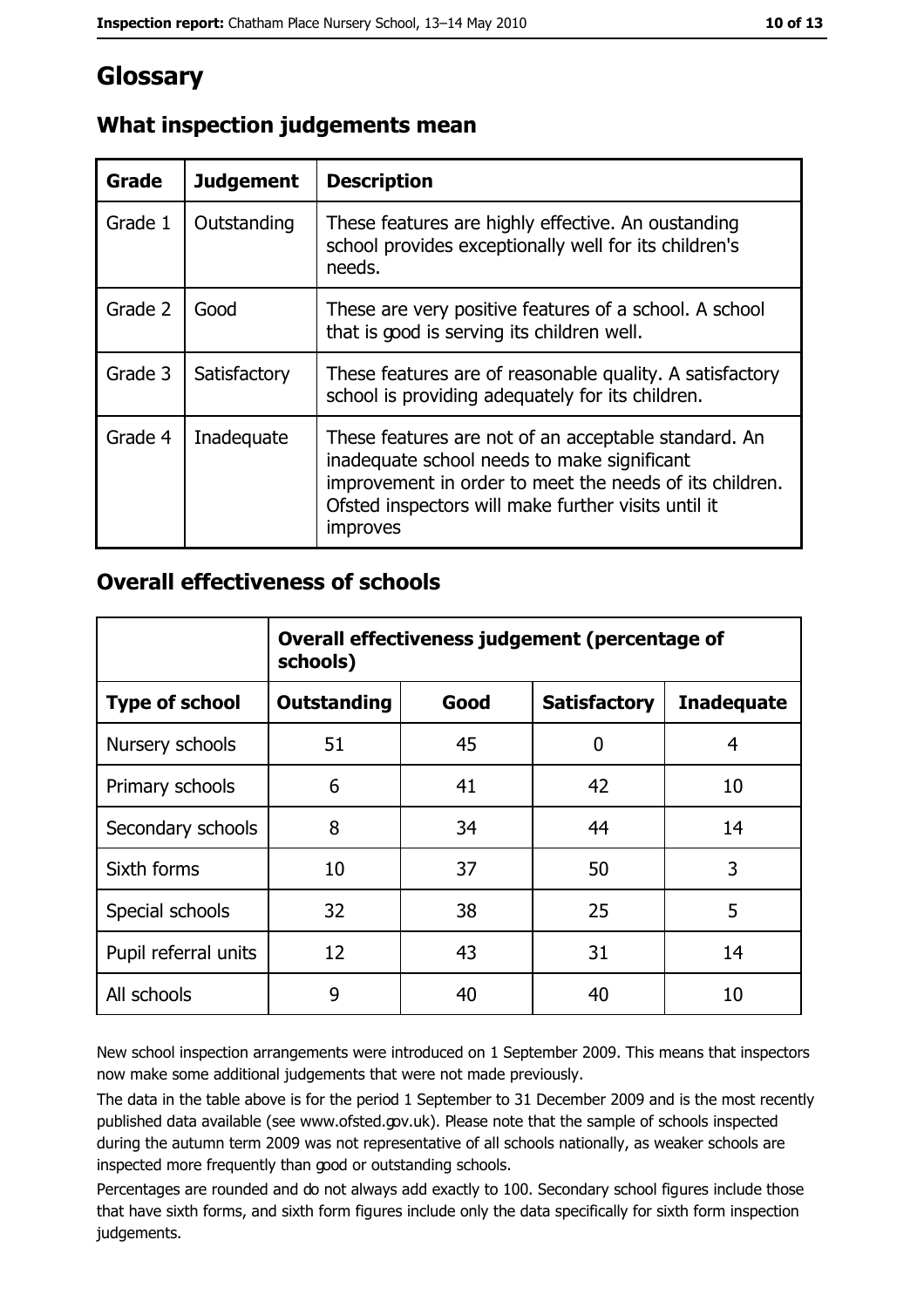# **Common terminology used by inspectors**

| Achievement:               | the progress and success of a child in their<br>learning and development.                                                                                                                                                                                                                                                                                                                                        |  |  |
|----------------------------|------------------------------------------------------------------------------------------------------------------------------------------------------------------------------------------------------------------------------------------------------------------------------------------------------------------------------------------------------------------------------------------------------------------|--|--|
| Attainment:                | in other phases of school, for example<br>primary schools, attainment is the<br>standard of the pupils' work shown by test<br>and examination results and in lessons.<br>However, there is no national average for<br>three- and four-year-olds. Therefore, in<br>inspections of nursery schools, inspectors<br>take account of expectations in the<br>age-related bands of the Early Years<br>Foundation Stage. |  |  |
| Capacity to improve:       | the proven ability of the school to<br>continue improving. Inspectors base this<br>judgement on what the school has<br>accomplished so far and on the quality of<br>its systems to maintain improvement.                                                                                                                                                                                                         |  |  |
| Leadership and management: | the contribution of all the staff with<br>responsibilities, not just the headteacher,<br>to identifying priorities, directing and<br>motivating staff and running the school.                                                                                                                                                                                                                                    |  |  |
| Learning:                  | how well children acquire knowledge,<br>develop their understanding, learn and<br>practise skills and are developing their<br>competence as learners.                                                                                                                                                                                                                                                            |  |  |
| Overall effectiveness:     | inspectors form a judgement on a school's<br>overall effectiveness based on the findings<br>from their inspection of the school. The<br>following judgements, in particular,<br>influence what the overall effectiveness<br>judgement will be.                                                                                                                                                                   |  |  |
|                            | The school's capacity for sustained<br>improvement.<br>Outcomes for individuals and groups<br>of children.<br>The quality of teaching.<br>The extent to which the curriculum<br>■<br>meets children's needs, including<br>where relevant, through partnerships.<br>The effectiveness of care, guidance<br>and support.                                                                                           |  |  |
| Progress:                  | the rate at which children are learning in<br>nursery sessions and over longer periods<br>of time.                                                                                                                                                                                                                                                                                                               |  |  |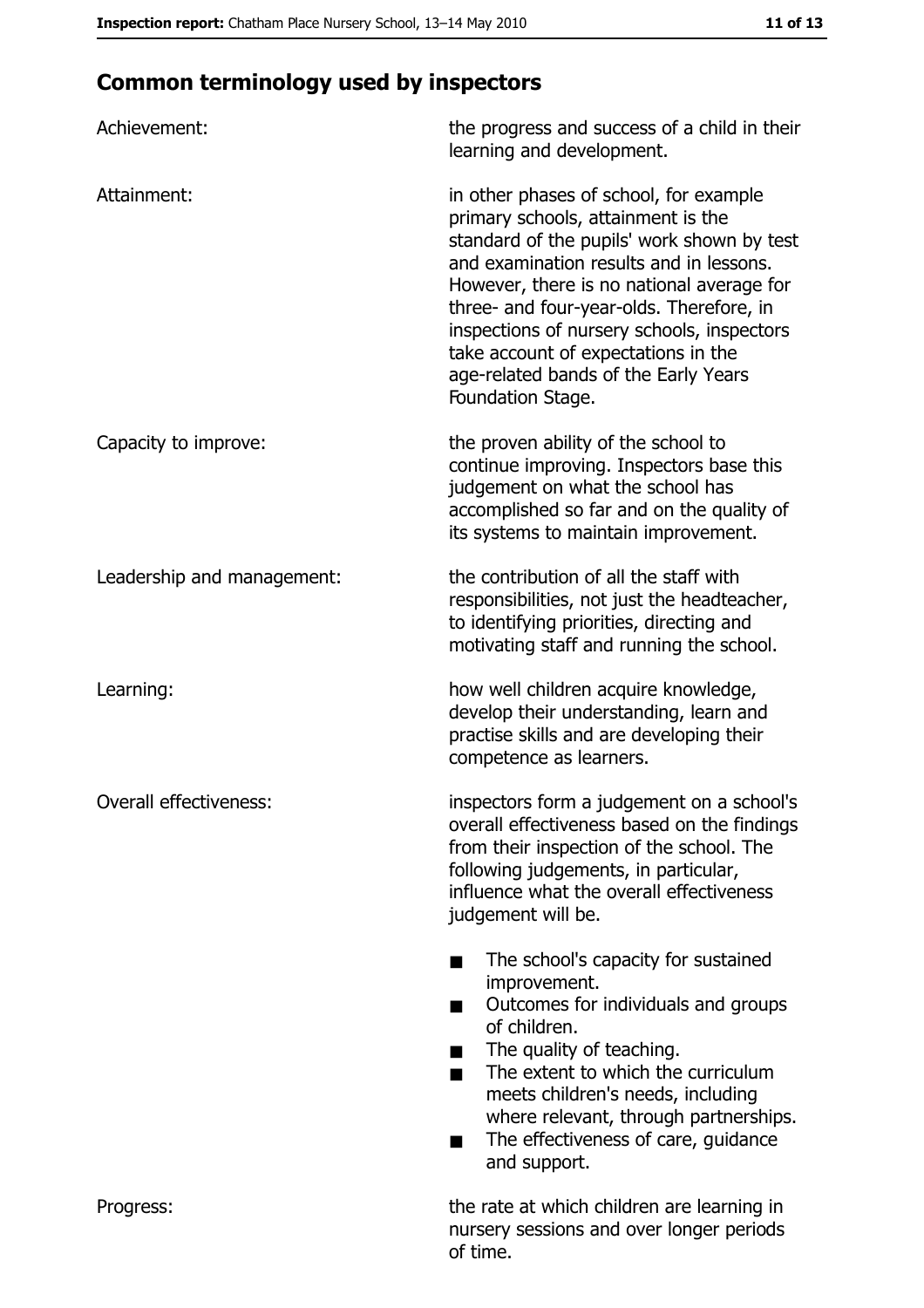This letter is provided for the school, parents and carers to share with their children. It describes Ofsted's main findings from the inspection of their school.



17 May 2010

Dear Children

Inspection of Chatham Place Nursery School, Liverpool, L7 6HE

Thank you all for making my visit to your nursery so enjoyable. It was good to see how eager you are to learn about all kinds of new things. I was pleased at how much you can do by yourselves - without any help from adults.

I loved watching you learn while you played. You have great fun both indoors and outdoors and are very busy all the time, finding out new things. All this fun and hard work means that, by the time you move into Reception, you have learnt many new skills in speaking, listening and how to solve problems, which will help you as you grow older. You behave well and clearly enjoy learning.

You go to a good nursery school and your special adults take extremely good care of you to help you to keep safe, but they still let you try things out for yourselves. When I sat and listened, all I could hear were your happy chattering voices as you worked and played together. Your parents and carers agree that everyone works hard to make things fun and enjoyable for you.

Your nursery is led and managed well and the headteacher and other adults are always looking for ways to make it even better. I have asked them to make some extra checks on how well you are doing and to see if there are ways they can give you more opportunities to learn. Your teachers give plenty of information to your parents and carers but it would help if they held some more meetings with them to tell them how they can help you learn when you are at home too.

I hope you continue to have a lovely time.

Yours sincerely,

Mrs Clare Henderson

Lead Inspector